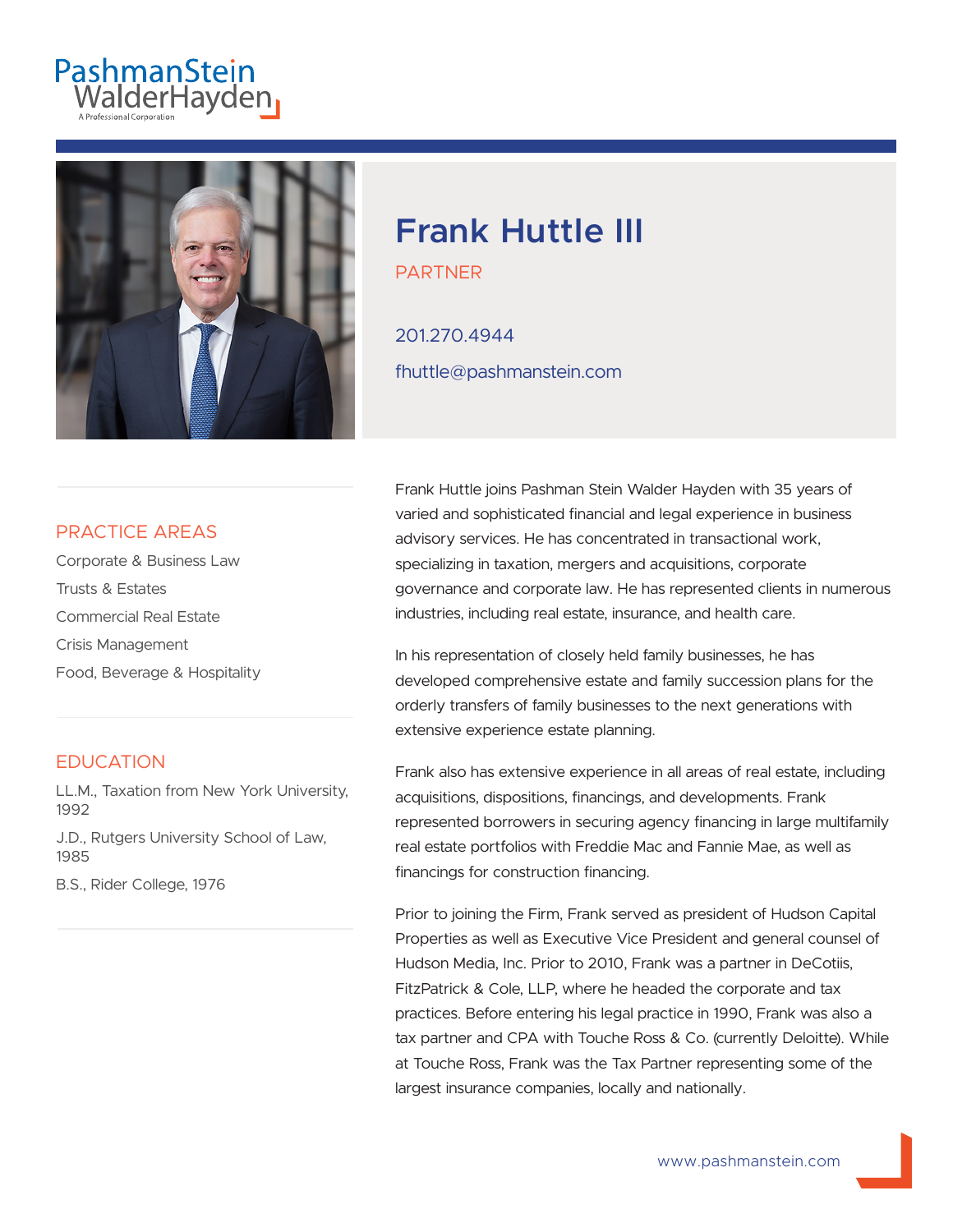

Frank is a founding member of the Board of Directors of ConnectOne Bancorp, Inc. the Founder and Trustee of the Bergen Performing Arts Center.

Committed to public service, Frank has fulfilled numerous civic and community commitments, including serving three terms as mayor of the City of Englewood. Frank was appointed as a Knight of the Equestrian Order of the Holy Sepulchre of Jerusalem. He also served as a commissioner of the New Jersey Corporate Business Tax Study Commission. Frank has also served on numerous non-profit and philanthropic boards, including Hackensack University Medical Center, Catholic Charities, Palisade Medical Center and others. Frank is admitted to the bars of New Jersey, the U.S. District Court, the District of New Jersey, the U.S. Court of Appeals, the Third Circuit, and the U.S. Tax Court.

### Community & Professional Associations

- New Jersey State Bar Association
- American Bar Association
- Commissioner of the State of New Jersey Corporate Business Tax Study Commission
- Appointed as a Knight of the Equestrian Order of the Holy Sepulcher of Jerusalem
- Member of the Board of Governors of the Hackensack University Medical Center
- Chairman and President of the Bergen Performing Arts Center, Inc.
- Trustee, Chairman of the Development Committee and member of the Executive Committee of Catholic Community Services
- Trustee of the Englewood Community Foundation
- Trustee of the Friendship House
- Past Trustee, member of the Executive Committee, member of the Affiliation Committee and Chairman of the Legal and Audit Committee and Chairman of Gala of Palisades General Hospital

#### Bar Admissions

New Jersey

#### Court Admissions

- U.S. District Court, District of New Jersey
- U.S. Court of Appeals, Third Circuit